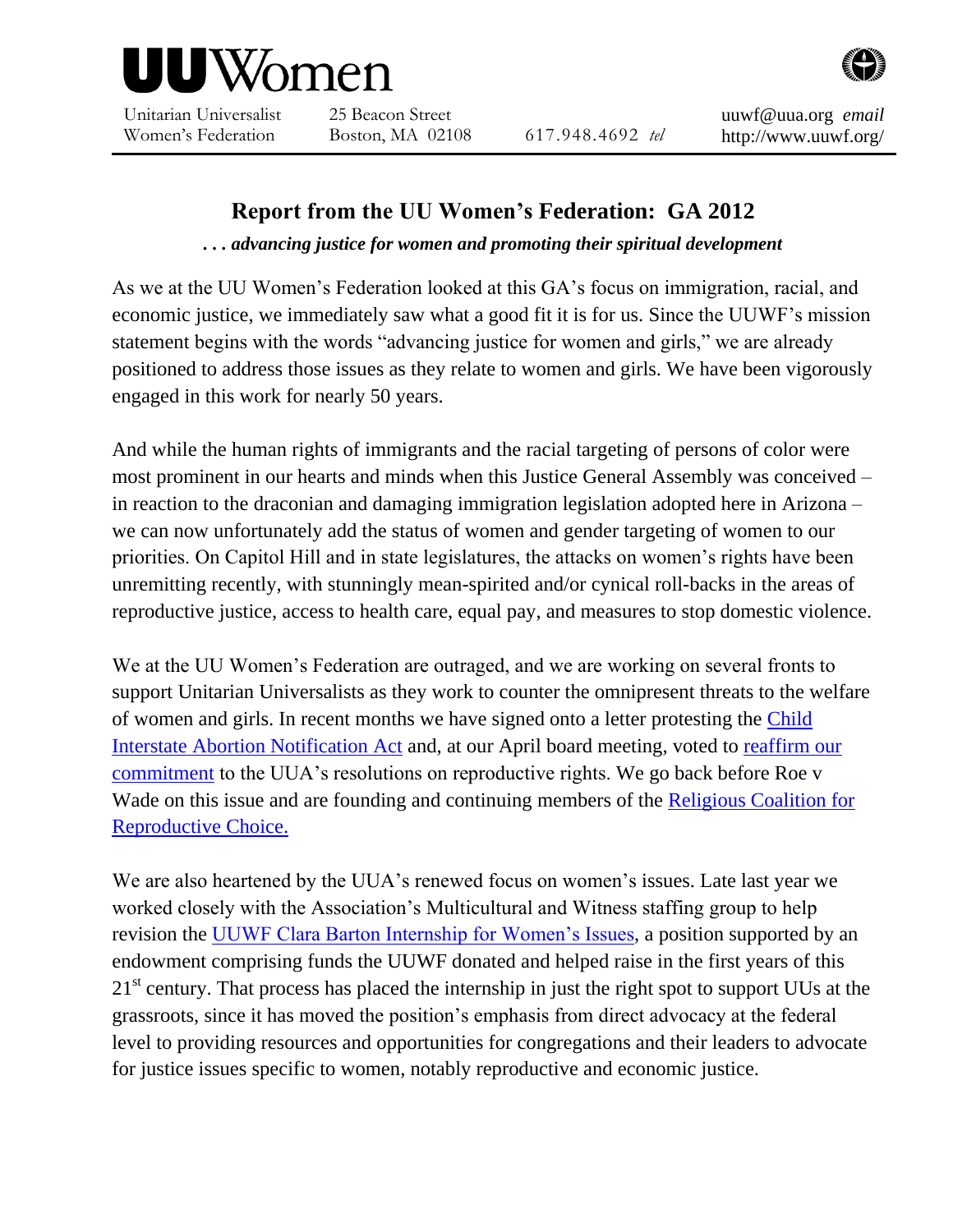Jessica Halperin filled the redefined position in January, and the UUWF board and I have been working closely with her to support her efforts with UUWF's resources. In addition to giving her space in our newsletter, we have also arranged for her to post action alerts and other information on our [Facebook page,](http://www.facebook.com/pages/Unitarian-Universalist-Womens-Federation/276450926195) website and list serv. We are also working to connect her with the appropriate women in UUWF-affiliated women's groups in our local congregations.

When it came to focusing our GA programming on its specific theme we were also able to find a good fit. Later this morning Jessica will join Rev. Helen Zidowecki and me in presenting a workshop on engaging women in justice work through small group ministry. This form of ministry is increasingly popular among our local congregations, and as Rev. Zidowecki has written:

Small Group Ministry provides the intimacy that allows going deeper personally as we address issues of critical concern, and engages women and girls who might not otherwise be involved in social action issues of concern to women. The ultimacy of Small Group Ministry involves more people of all ages and genders in addressing issues of concern to women on a more an intentional and meaningful level.

Our other event, on Saturday, features Dr. Cecilia Rosales, Director of Phoenix Programs for the University of Arizona's Mel and Enid Zuckerman College of Public Health. Dr. Rosales will speak about her work on reproductive justice and compassion issues among vulnerable populations of women and girls on the U.S.-Mexico. This event begins at 3 pm in the Hyatt Hotel – if you would like to attend this event you can still make a reservation by emailing [espencer@uua.org](mailto:espencer@uua.org) or, onsite in Phoenix, at the UUWF booth in the display area.

In preparing for this GA we also looked at two of our grants programs. In addition to selecting grant recipients who come to us from a general call for proposals, the parameters of both programs allow the UUWF to select recipients more intentionally by commissioning specific projects. For 2012, we opted to select for funding one project for each program that specifically addressed immigration, racial or economic justice issues as they affect women and.

Our [Equity and Justice Grants Program](http://www.uuwf.org/fundingprograms/equityandjusticegrants.html) supports UU justice projects directly affecting women and girls, and I am pleased to announce that we are giving a \$5,000 grant to the [UU](http://www.uucgreenvalley.org/)  [Congregation of Green Valley, AZ,](http://www.uucgreenvalley.org/) for "Amigas de Amado," a project to assist marginalized Hispanic women and girls in the congregation's home community of Amado, AZ.